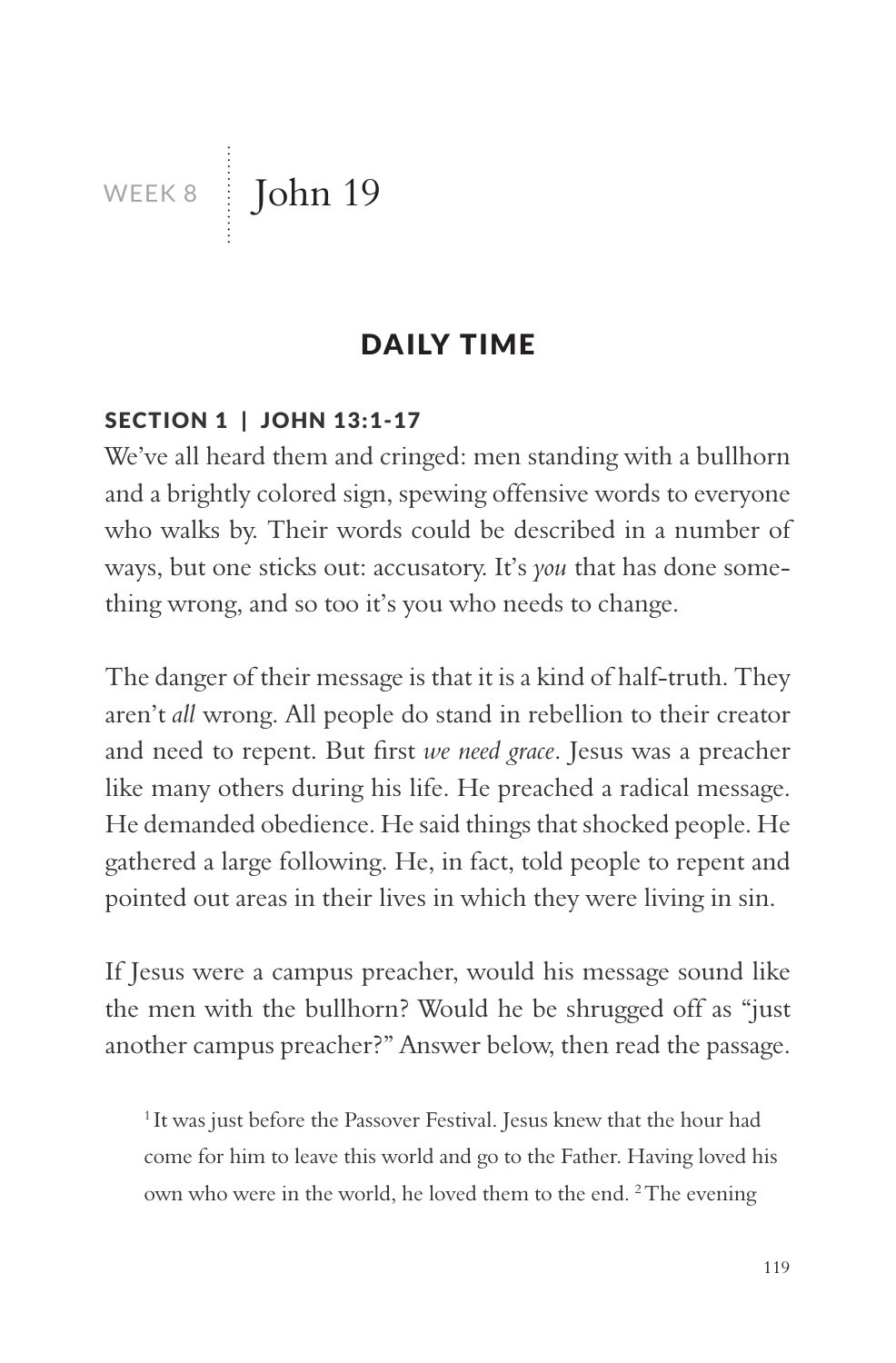meal was in progress, and the devil had already prompted Judas, the son of Simon Iscariot, to betray Jesus. 3 Jesus knew that the Father had put all things under his power, and that he had come from God and was returning to God; 4 so he got up from the meal, took off his outer clothing, and wrapped a towel around his waist.<sup>5</sup> After that, he poured water into a basin and began to wash his disciples' feet, drying them with the towel that was wrapped around him. 6 He came to Simon Peter, who said to him, "Lord, are you going to wash my feet?" <sup>7</sup> Jesus replied, "You do not realize now what I am doing, but later you will understand." 8 "No," said Peter, "you shall never wash my feet." Jesus answered, "Unless I wash you, you have no part with me." <sup>9 "</sup>Then, Lord," Simon Peter replied, "not just my feet but my hands and my head as well!" <sup>10</sup> Jesus answered, "Those who have had a bath need only to wash their feet; their whole body is clean. And you are clean, though not every one of you." 11 For he knew who was going to betray him, and that was why he said not every one was clean. 12 When he had finished washing their feet, he put on his clothes and returned to his place. "Do you understand what I have done for you?" he asked them. 13 "You call me 'Teacher' and 'Lord,' and rightly so, for that is what I am. 14 Now that I, your Lord and Teacher, have washed your feet, you also should wash one another's feet. 15 I have set you an example that you should do as I have done for you. 16 Very truly I tell you, no servant is greater than his master, nor is a messenger greater than the one who sent him. 17 Now that you know these things, you will be blessed if you do them.

How were Jesus' words and actions here similar or different from "campus preachers?"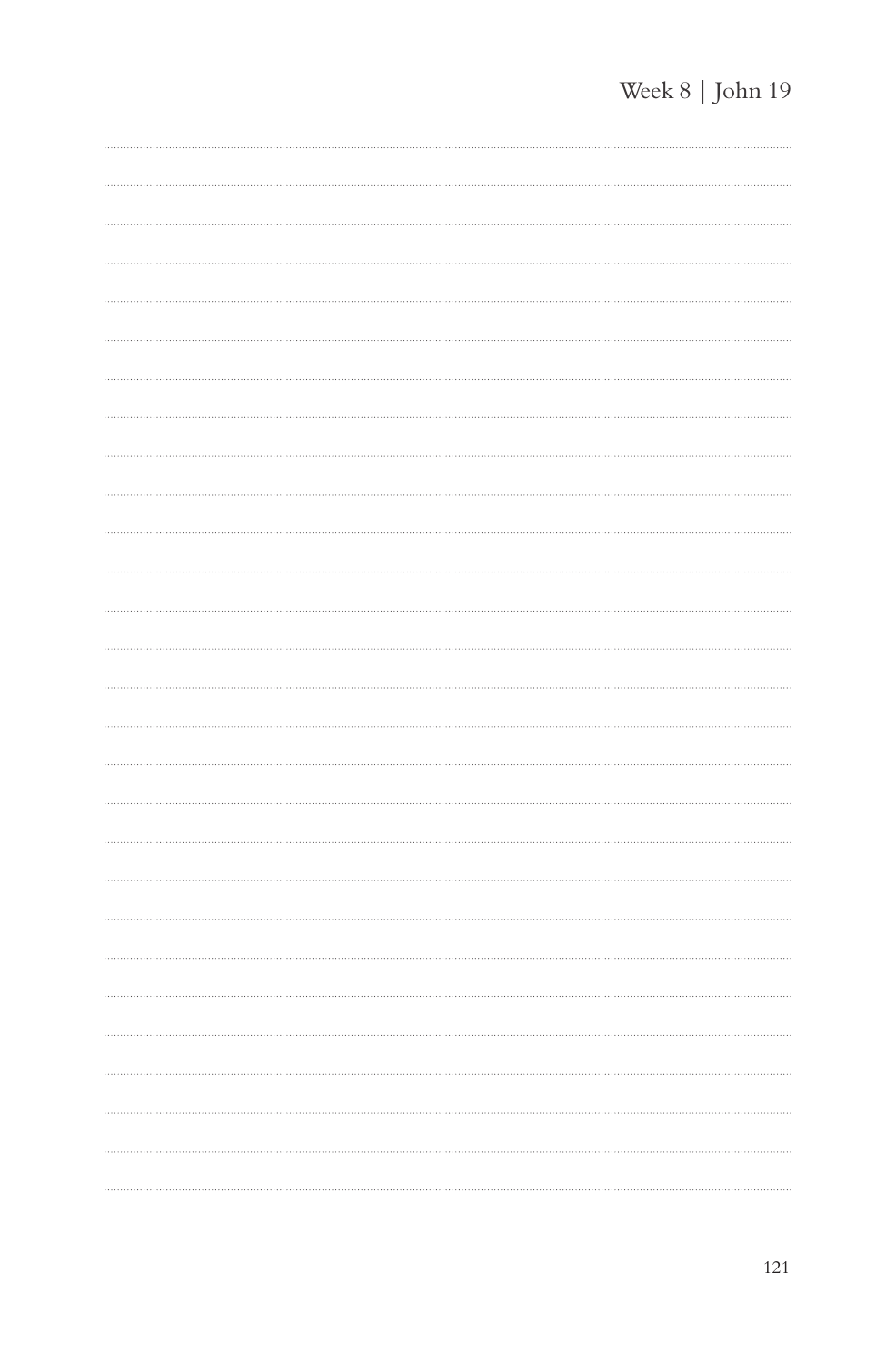Are there ways in which you are more like the campus preacher man with the bullhorn and less like the foot-washing Jesus?

### SECTION 2 | MATTHEW 16:24-26

<sup>24</sup> Then Jesus told his disciples, "If anyone would come after me, let him deny himself and take up his cross and follow me. 25 For whoever would save his life will lose it, but whoever loses his life for my sake will find it. 26 For what will it profit a man if he gains the whole world and forfeits his soul? Or what shall a man give in return for his soul?"

Pray through this passage. Read it *slowly* five or six times. Let it soak into your mind and heart. Then reflect on the following:

How am I seeking to "save my life?"

How can I "lose my life" or "deny myself?"

**P** What does Jesus mean in verse 26?

#### SECTION 3

Ok, this section is going to require some quick googling. We want you to take a look at a painting of the crucifixion by German Renaissance painter Matthias Grünewald. Just search for "Matthias Grunewald Isenheim Altarpiece," and it should pop up.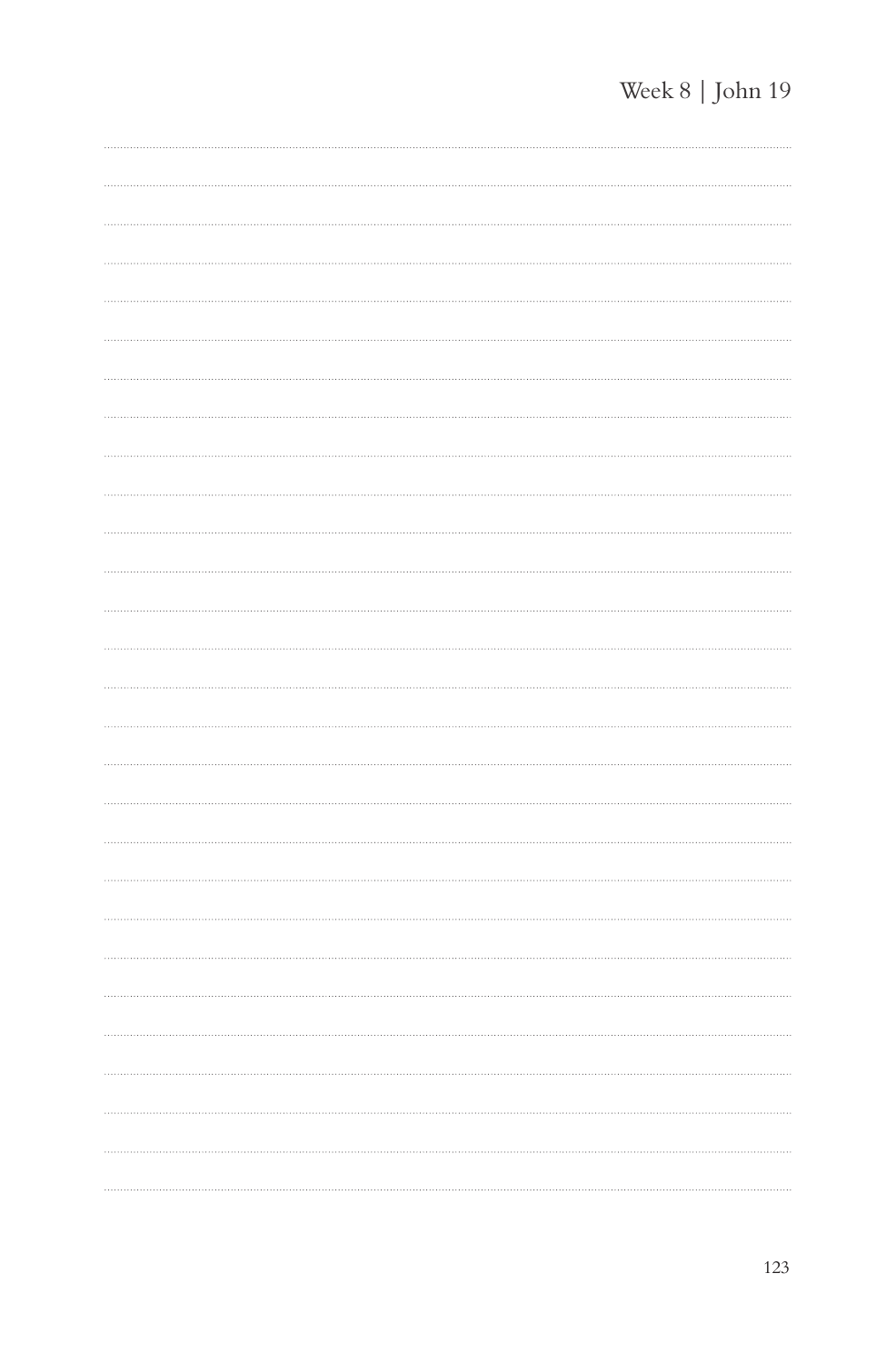This altarpiece from the 16th century was painted for a monastery hospital chapel. Did you notice the tiny spots all over Christ's body? Grunewald here depicts Christ as having *ergotism*, a painful skin disease which was rampant at the time and place that Grunewald lived. He did this to remind the hopsital patients that Christ shared in their afflictions. If Grunewald were to paint Christ today for a campus chapel, how would he depict him?

### GROUP TIME

#### WEEK 8 - A CAMPUS PREACHER UNLIKE THE OTHERS

The crucifixion of Jesus is one of the most depicted scenes in human history. Regardless of your religious affiliation, it is likely that you know of Jesus' death on a Roman cross. You might have read the story a thousand times or seen *The Passion of the Christ*. However familiar the scene is to you, pay careful attention to the details of the story and give your full attention to the text as it is read aloud to the group

#### JOHN 19:1-3; 14-30

<sup>1</sup> Then Pilate took Jesus and had him flogged. <sup>2</sup> The soldiers twisted together a crown of thorns and put it on his head. They clothed him in a purple robe 3 and went up to him again and again, saying, "Hail, king of the Jews!" And they slapped him in the face. [...]

<sup>14</sup> It was the day of Preparation of the Passover; it was about noon. "Here is your king," Pilate said to the Jews.

15 But they shouted, "Take him away! Take him away! Crucify him!"

"Shall I crucify your king?" Pilate asked. "We have no king but Caesar,"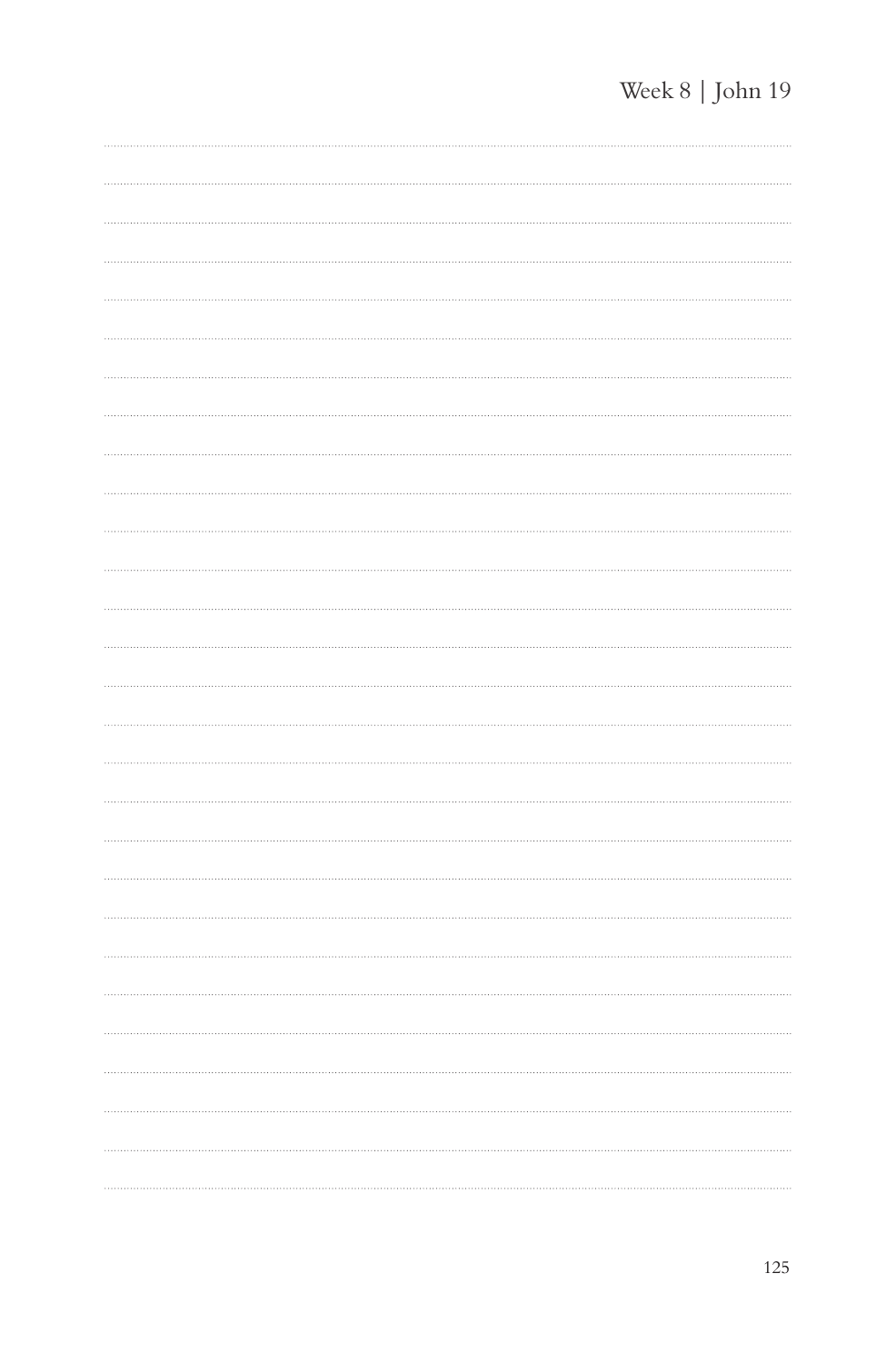the chief priests answered. 16 Finally Pilate handed him over to them to be crucified. So the soldiers took charge of Jesus. 17 Carrying his own cross, he went out to the place of the Skull (which in Aramaic is called Golgotha). 18 There they crucified him, and with him two others—one on each side and Jesus in the middle. 19 Pilate had a notice prepared and fastened to the cross. It read: Jesus of Nazareth, the King of the Jews. <sup>20</sup> Many of the Jews read this sign, for the place where Jesus was crucified was near the city, and the sign was written in Aramaic, Latin and Greek. <sup>21</sup> The chief priests of the Jews protested to Pilate, "Do not write 'The King of the Jews,' but that this man claimed to be king of the Jews." 22 Pilate answered, "What I have written, I have written."  $23$  When the soldiers crucified Jesus, they took his clothes, dividing them

into four shares, one for each of them, with the undergarment remaining. This garment was seamless, woven in one piece from top to bottom. <sup>24</sup> "Let's not tear it," they said to one another. "Let's decide by lot who will get it."

This happened that the scripture might be fulfilled that said, "They divided my clothes among them and cast lots for my garment." So this is what the soldiers did.

<sup>25</sup> Near the cross of Jesus stood his mother, his mother's sister, Mary the wife of Clopas, and Mary Magdalene. 26 When Jesus saw his mother there, and the disciple whom he loved standing nearby, he said to her, "Woman, here is your son," 27 and to the disciple, "Here is your mother." From that time on, this disciple took her into his home. <sup>28</sup> Later, knowing that everything had now been finished, and so that Scripture would be fulfilled, Jesus said, "I am thirsty." 29 A jar of wine vinegar was there, so they soaked a sponge in it, put the sponge on a stalk of the hyssop plant, and lifted it to Jesus' lips. 30 When he had received the drink, Jesus said, "It is finished." With that, he bowed his head and gave up his spirit.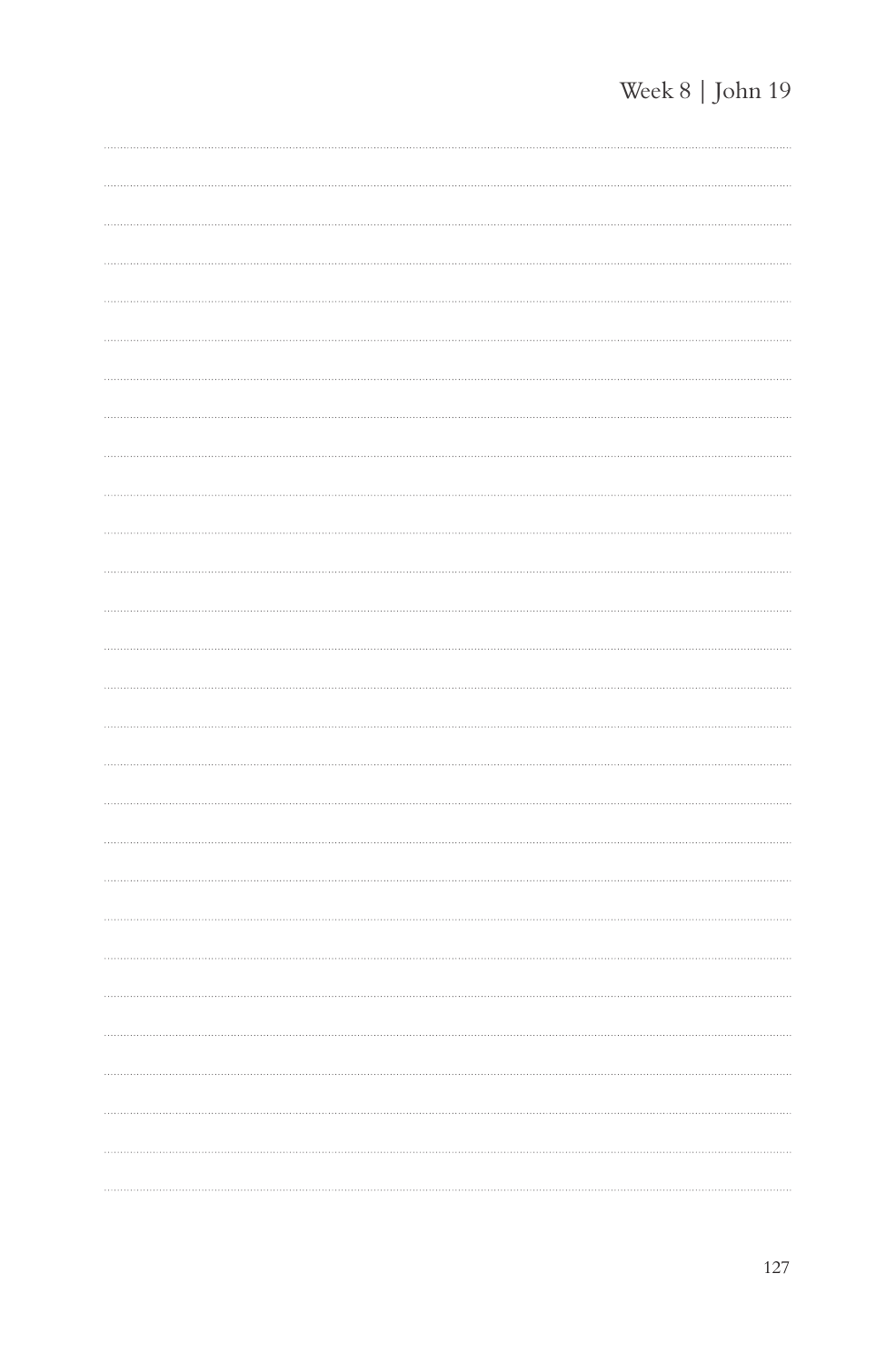- Take 2-3 minutes of silence and reflect on this passage. During this time of reflection, write out details from the passage that stuck out to you, questions about something that confused you, or general impressions that you had about this passage.
- One of the prevalent themes in John's account of the crucifixion is *Kingship*. The soldiers mock Jesus as a king; Pilate refers to him as a king multiple times; a sign is hung above his head proclaiming him "King of the Jews"; the Jews protest his kinship. Why is this theme so prevalent and how is it relevant to his crucifixion?

The infamous emperor Napoleon Bonaparte, though he is not known to have been a Christian, made this remarkable statement:

*"I know men and I tell you that Jesus Christ is no mere man. Between Him and every other person in the world there is no possible term of comparison. Alexander, Caesar, Charlemagne, and I have founded empires. But on what did we rest the creation of our genius? Upon force. Jesus Christ founded His empire upon love; and at this hour millions of men would die for Him."*

By being crucified, Jesus died for the sins of the world, but he did not do only this. He inaugurated his kingdom which is to be a new kind of kingdom. Although most of the world chooses to rule by force, Jesus's reign is by giving up his life.